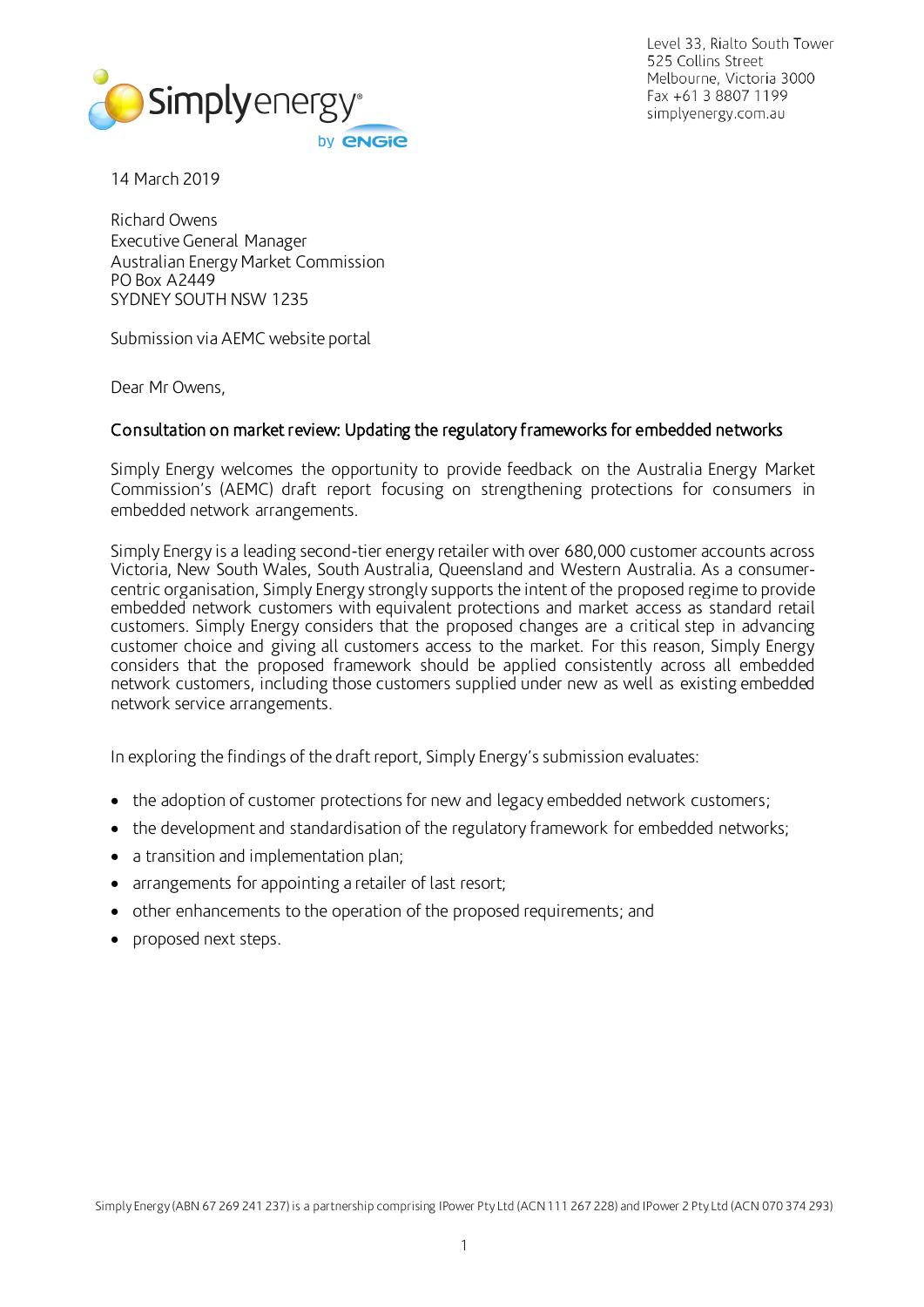# The adoption of customer protections for new and legacy embedded network customers

Simply Energy supports the proposed regulatory framework that will apply to new embedded network service providers. In saying that, Simply Energy recommends that the AEMC should consider how it can expand the scope of the framework's application to benefit customers residing within existing embedded network sites.

- Simply Energy considers the proposed framework, especially the consumer protections, can be applied consistently across new and existing sites. In saying that, Simply Energy acknowledges that transitional arrangements may be required for migrating legacy embedded network data, which is outlined in further detail in the 'proposed transition and implementation plan' section below.
- As the reforms are intended to be strengthen consumer protections and engagement, there should be consistency in the application of jurisdictional energy ombudsmen schemes across the National Electricity Market (NEM). Embedded network customers should have equivalent access to the energy ombudsmen to resolve disputes and complaints with their energy provider, similar to in Victoria and New South Wales, where such protections are already in place.
- Furthermore, all small embedded network customers should be covered by the overarching consumer protection regime, including guaranteed service levels requirements. Customers should not be discriminated on the grounds of their energy supply arrangements.

### The development and standardisation of embedded networks framework

Simply Energy considers that the two new roles proposed by the AEMC namely, Embedded Network Service Provider and Off-Market Retailer, are appropriately aligned to enhance consumer protections. That said, Simply Energy considers that further refinement could improve the end-toend efficiency of the AEMC's proposed framework.

- In order to minimise technical and procedural barriers for retailers to provide services to embedded network customers, standardised business-to-business (B2B) procedures, similar to those between retailers and distribution network service providers (DNSPs), need to be developed. The most common process used between retailers and DNSPs is in relation to customers moving in and out of premises. If similar procedures are not developed for embedded networks, there could be significant procedural gaps, which will add to the complexity of managing these sites. Furthermore, B2B processes provide reporting and tracking capabilities which are difficult to achieve without standardised functionality.
	- − While there is a prescribed Information Exchange Committee (IEC) process for life support on-market child connection points, there is a lack of certainty across the industry regarding the timing as well as mode of communications for providing customer details to relevant parties. This poses greater risk to life support customers, as they may not receive adequate protection. That said, adopting a standard B2B methodology could mitigate this risk quite effectively.
- Simply Energy also recommends that in addition to fulfilling market interface functions, there should be standardised network billing data formats. Embedded network service providers should be required to implement network billing processes and transactions in line with the Australian Energy Market Operator's (AEMO) procedures. This includes adopting standard network-billing processes for on-market child meters. If the proposed regime allows embedded network service providers to direct their network bills to their relevant retailer, instead of the end-customer, it will be a significant step forward in avoiding the 'energy only' offer constraint that currently exists in the market. It will also ensure customers can receive a single bill from their retailer rather than separate bills for network and energy consumption.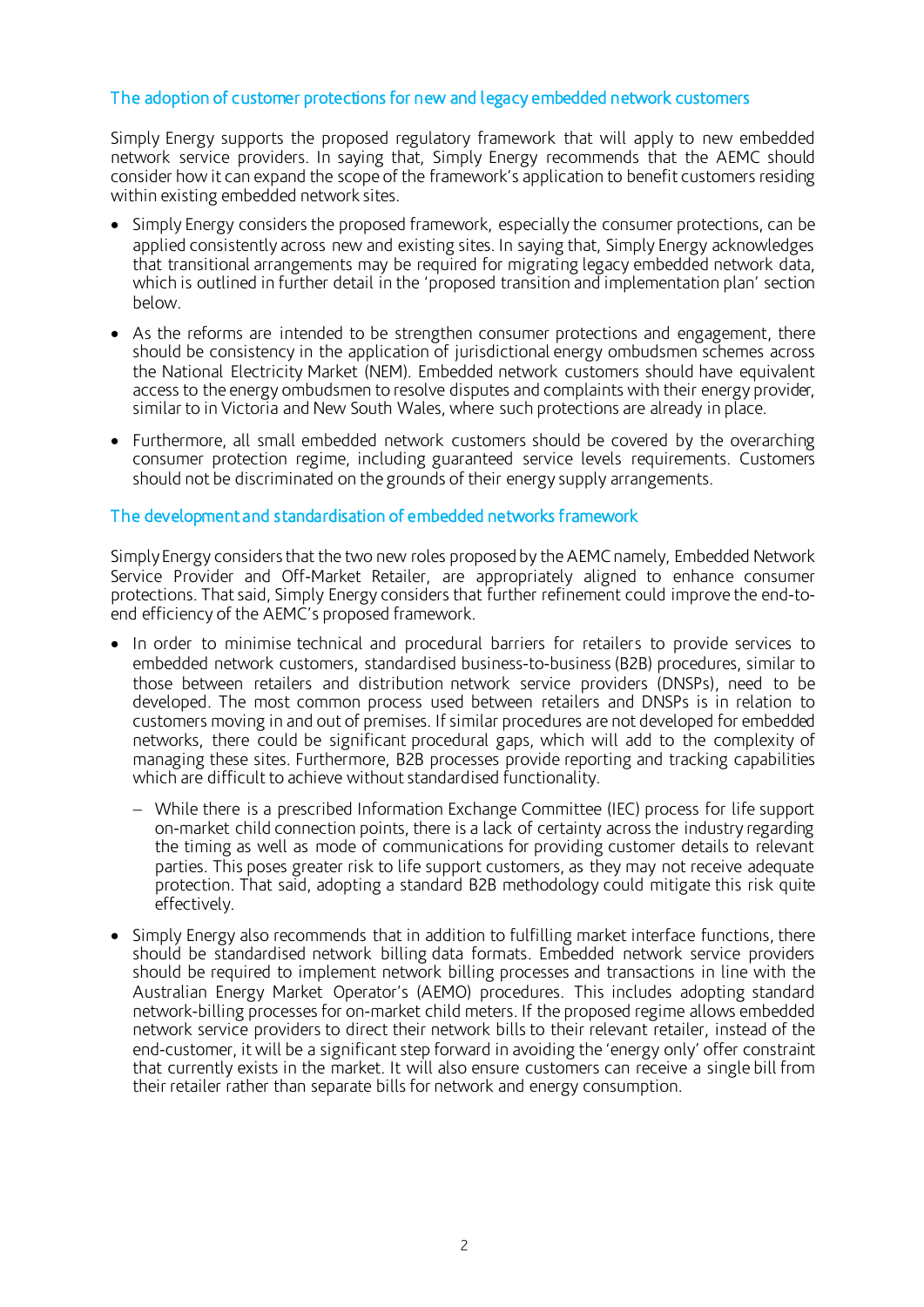# Proposed transition and implementation plan

In terms of implementing the draft proposal, Simply Energy recommends that regulatory implementation should allow for an adequate transitional period to resolve technical implementation issues. Simply Energy proposes the following transition path to address some of the major technical barriers to imposing the proposed new requirements on existing embedded network customers

- Customers are sometimes not aware that they reside in an embedded network which may or may not be contestable. As such, when these customers contact their preferred retailer, they expect their services to be transferred across to their retailer of choice. However, if a retailer's agent is unable to find premises details in AEMO's transfer solution system (MSATS), the agent will not be able to check the customer's details, which are necessary to provide a retail product. For this reason, Simply Energy strongly supports all embedded network sites being made visible in MSATS, as this would enhance overall customer service standards.
- Embedded networks operators have, however, expressed concerns because it is onerous to migrate all the data in to AEMO's systems, considering there are thousands of embedded networks sites across the NEM. Having said that, Simply Energy considers that there could be transitional arrangements put in place to allow sufficient time for the embedded network operators to collect the required data from their managed sites.
	- Simply Energy's understands is that majority of the sites established post 2012 have compliant metering and there is sufficient data available in the market to be able to enter in MSATS. As such, the Commissions should confirm this assumption with the embedded network operators and prioritise the data from these sites to be entered in MSATS, followed by a transitional period of 1-2 years in implementing the new framework requirements to this sites.
	- − Simply Energy also recommends the use of Bulk Change Tool (BCT) which is managed by AEMO, for the data migration of these sites in to MSATS. AEMO utilises BCT during Retailer of Last Resort (RoLR) events, where high volume of data needs to be amended in MSATS using a specific batch program.

## Proposed changes to the RoLR default appointment

In terms of RoLR events, the draft report suggests that the Financially Responsible Market Participant of the parent meter will be the default RoLR for all on-market child meters. Simply Energy understands that, currently, the retailer of parent meter is the local retailer for all on-market child meters. That said, this arrangement cannot be replicated for RoLR for the reasons outlined below.

- Generally, parent meters are 'large' or aggregated loads and Retailers manage these sites via commercial and industrial (C&I) contracts that are bespoke. Child meters, on the other hand, are generally 'small' market customers and managed separately, as there are various consumer protections that a retailer needs to provide these customers. By defaulting the parent as RoLR for child meters may lead to complications, especially for those retailers that only offer 'large' market contracts.
- To avoid these complexities altogether, Simply Energy suggests that a standard RoLR application process should be conducted for the on-market child meters, where retailers express their interest to be the RoLR, as they generally do for standard supply customers.